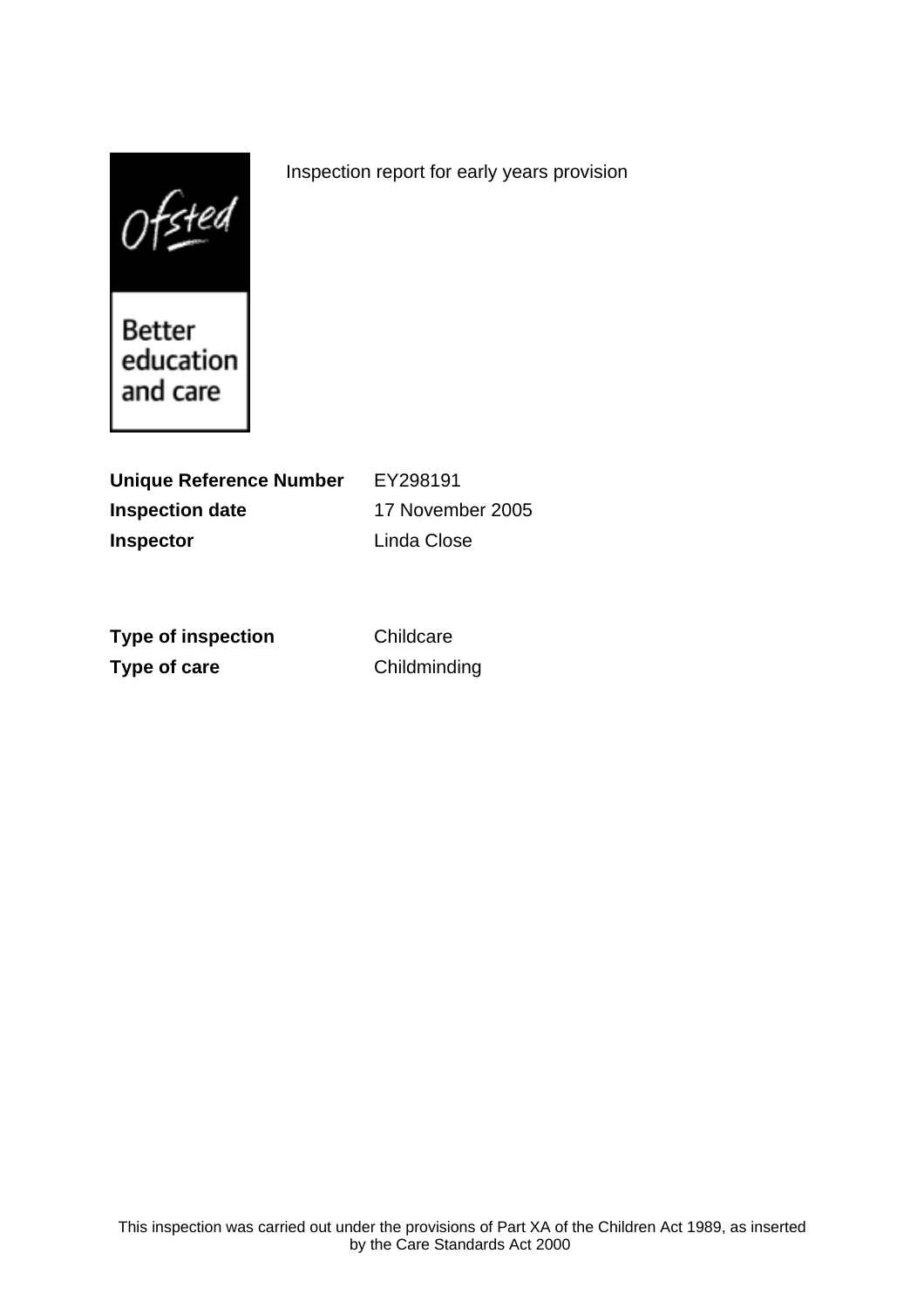## **ABOUT THIS INSPECTION**

The purpose of this inspection is to assure government, parents and the public of the quality of childcare and, if applicable, of nursery education. The inspection was carried out under Part XA Children Act 1989 as introduced by the Care Standards Act 2000 and, where nursery education is provided, under Schedule 26 of the School Standards and Framework Act 1998.

This report details the main strengths and any areas for improvement identified during the inspection. The judgements included in the report are made in relation to the outcomes for children set out in the Children Act 2004; the National Standards for under 8s day care and childminding; and, where nursery education is provided, the Curriculum guidance for the foundation stage.

The report includes information on any complaints about the childcare provision which Ofsted has received since the last inspection or registration or 1 April 2004 whichever is the later.

### **The key inspection judgements and what they mean**

Outstanding: this aspect of the provision is of exceptionally high quality Good: this aspect of the provision is strong Satisfactory: this aspect of the provision is sound Inadequate: this aspect of the provision is not good enough

For more information about early years inspections, please see the booklet Are you ready for your inspection? which is available from Ofsted's website: www.ofsted.gov.uk.

# **THE QUALITY AND STANDARDS OF THE CARE**

On the basis of the evidence collected on this inspection:

The quality and standards of the care are satisfactory. The registered person meets the National Standards for under 8s day care and childminding.

### **WHAT SORT OF SETTING IS IT?**

The childminder has been registered since February 2005. She lives with her husband and family in a sixth floor flat. It is located in a low rise block on a residential road close to King George's Park in southwest London. The local authority is Wandsworth. There are two children in the family, one of whom attends primary school and the other is below school age. Children are cared for in the sitting room and two bedrooms. They also have supervised access to the kitchen and they use bathroom and toilet facilities on the same floor. The childminder lives within walking distance of toddler groups, shops, parks and the local library. At present one child under 8 years of age is cared for after school.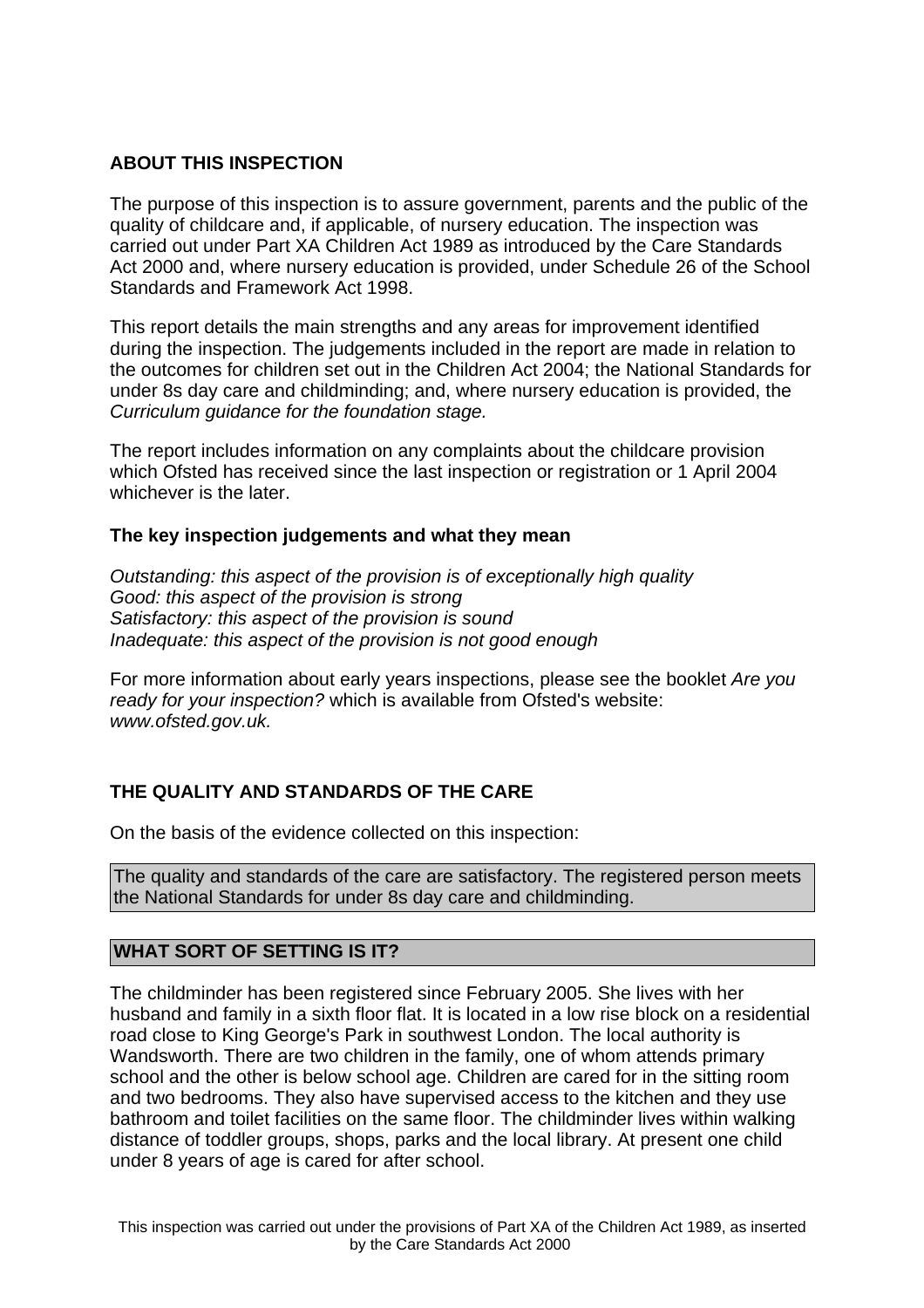# **THE EFFECTIVENESS OF THE PROVISION**

## **Helping children to be healthy**

The provision is satisfactory.

Children are well nourished. They have well chosen snacks and frequent drinks of water or fruit juice. They enjoy a good selection of healthy foods that are prepared in clean surroundings using fresh ingredients. The childminder successfully extends children's knowledge of different tastes and shows a good understanding of healthy eating. Children's likes and dislikes and any allergies are known to the childminder. She gains this information from parents at registration to ensure continuity of care for the children.

Children are not exposed to infections unnecessarily as the childminder agrees with parents that children should remain at home if they are unwell. Children are cared for in spotlessly clean surroundings. They learn about good hygiene through daily routines, such as washing their hands before eating. However, there is a risk of cross-infection because children share towels for drying their hands. The childminder has an acceptable understanding of children's health issues although she has only recently begun first aid training for childcare.

Children have suitable opportunities for energetic play in local parks when weather permits. The childminder also plans regular visits to a 1 O'clock Club nearby for younger children than those currently minded. This is planned to enable them to join in healthy physical play.

### **Protecting children from harm or neglect and helping them stay safe**

The provision is good.

Children are cared for in a clean, secure home environment. They have ample space for play and rest in the spacious lounge and children's bedrooms. Children have easy access to a good range of toys that are suitable for their age and stage of development. Their toys are frequently checked and maintained in good condition so that they can play with them safely.

Children are safe in the childminder's home because risks have been identified and avoided. For example, the childminder uses a baby gate to keep children away from the kitchen and all heavy, sharp or toxic materials are made inaccessible to children.

Children's welfare is safeguarded in relation to child protection issues. The childminder is aware of her responsibilities in this respect. She knows what signs or symptoms could suggest ill-treatment or neglect and she is prepared to take swift and appropriate action if she is concerned.

### **Helping children achieve well and enjoy what they do**

The provision is good.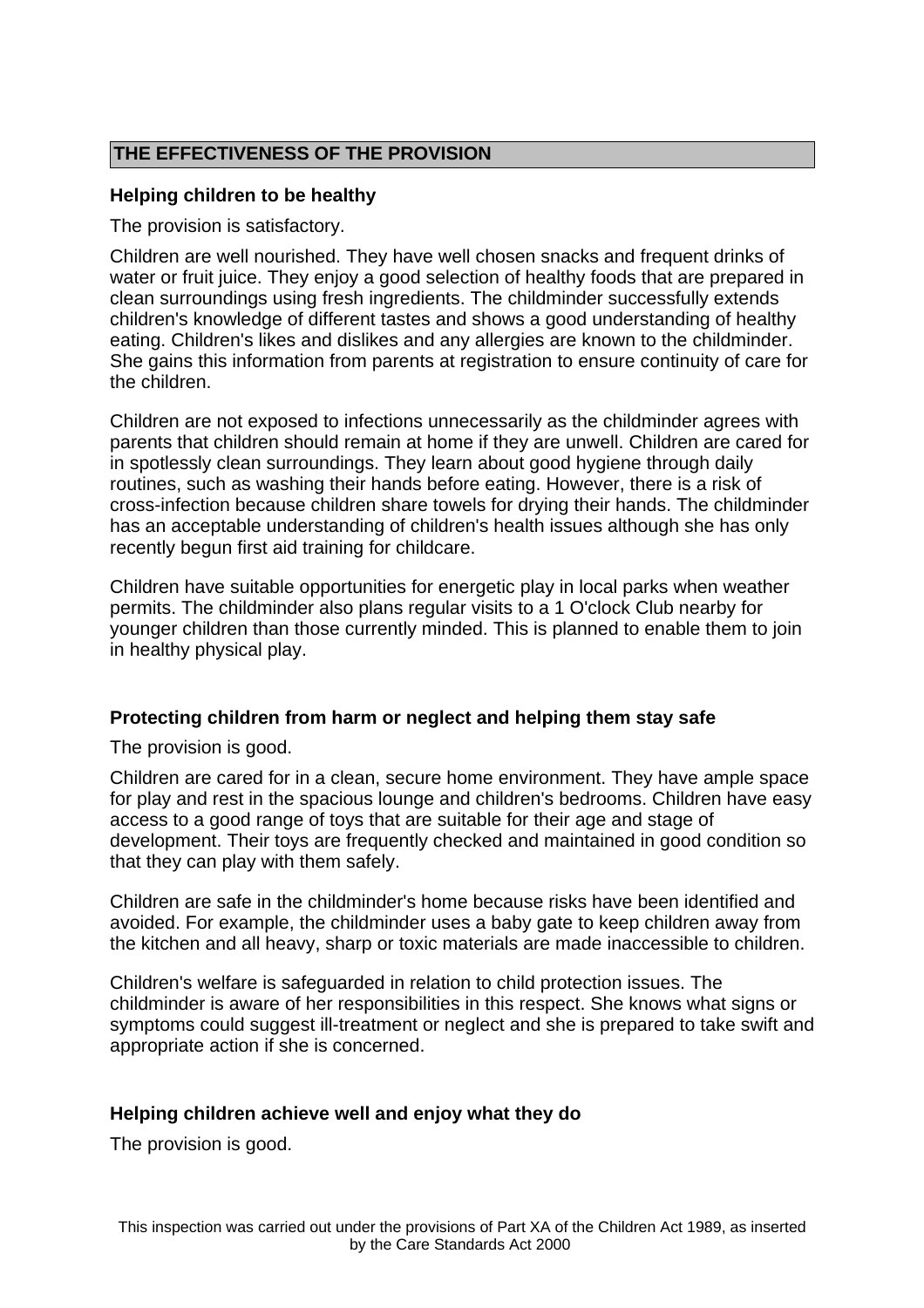The children are settled and content in the childminder's care. They are warmly welcomed into the family which helps them to feel secure and confident. They have easy access to a good selection of toys and are able to make independent choices. The children enjoy drawing and they invent their own imaginative games using toys in their own way. They accept each other's ideas in their games and relate well to each other.

The childminder observes the children and extends their play without undue intrusion. She draws upon her teaching experience to plan interesting activities and outings for the children. These include music and singing, art and craft activities using recycled materials and outings to local parks in good weather.

### **Helping children make a positive contribution**

The provision is satisfactory.

Children respond well to the childminder's patient but firm approach to behaviour management. They are happy, busy and well behaved. Children understand the simple rules of the house. These include saying please and thank you and helping to tidy away the toys. They are learning pleasant table manners through gentle reminders. Children are treated as equals and they are learning to share and take turns fairly. Toys and activities suit boys and girls equally. Children are learning to respect diverse people and cultures.

In most respects the childminder works well with parents and carers to provide continuity of care for children. Useful information about children's health, progress and development is shared informally, on a regular basis, between the childminder and parents. Most appropriate permissions have been given to the childminder in writing by parents. This includes permission for emergency medical care or advice. However, written permissions are incomplete. Permission for planned outings and very occasional transport in the family car has been verbally agreed but has not been confirmed by parents in writing.

### **Organisation**

The organisation is satisfactory.

The childminder ensures that children are not in close contact with anyone who has not been checked for suitability. She has arranged her home and resources to give children space to play and rest in comfort. Children benefit from being in a safe, well organised environment. Good forward planning leaves the childminder free to focus her attention on play and meeting children's needs. Most documents and records are in place to promote the safe and efficient management of children's care. However, some necessary information and written permissions from parents have been overlooked. The setting meets the needs of the range of the children for whom it provides.

#### **Improvements since the last inspection**